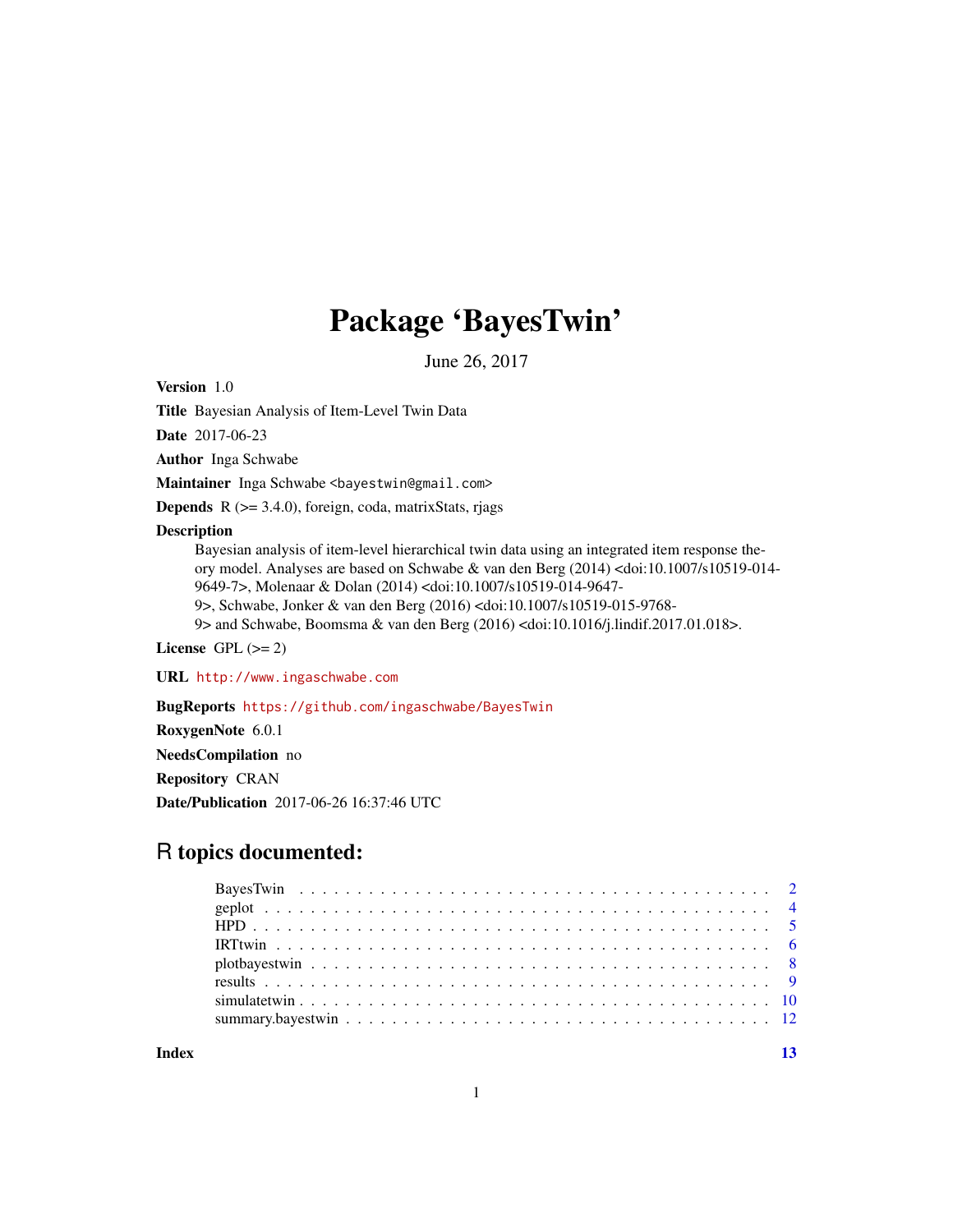<span id="page-1-0"></span>

#### Description

This package can be used to perform bayesian analysis of item-level twin data. Simulatenously with the biometric model (ACE/ADE or AE), an item response theory (IRT) model is estimated to take into account properties of the measurement scale. Functions are included in the package that help plot relevant information in figures and compute posterior statistics such as HPD intervals.

Caution! The subroutines of this package rely on the program JAGS, which can be freely obtained from http://mcmc-jags.sourceforge.net.

## Details

| Package: | <b>BayesTwin</b> |
|----------|------------------|
| Type:    | Package          |
| Version: | 0.1.0            |
| Date:    | 2017-01-06       |
| License: | $GPL-2$          |

The main function IRT\_twin can be used to analyse item-level twin data under the ACE, ADE or AE model. Simultaneously with the biometric model, an item response theory (IRT) measurement model is estimated. For dichotomous item data, the 1 parameter model (1PL) or the 2 parameter model (2PL) can be used and for polytomous item data, the partial credit model (PCM) or the generalized partial credit model (GPCM). Optionally, genotype by environment interaction (GxE) can be estimated and/or covariates can be included in the analysis. GxE is assessed in the case that the unique environment features as latent (i.e., unmeasured) variable, using the parametrization as described in Schwabe & van den Berg (2014, 2016) and Schwabe, Boomsma & van den Berg (2017). The function returns MCMC samples as well as posterior means, standard deviations and 95% HPD intervals for all variance components. Objects returned from the function are assigned the class "Bayestwin" which has its own summary method that can be used to summarize the output. The function plotbayestwin can be used to create sampling plots or plot posterior distributions and the function geplot to plot the 95% credibility region of the GxE interaction effect.

The function simulate\_twin\_data can be used to simulate item-level twin data under all common biometric models (ACE/ADE or AE). For the simulation of the item data, a 1PL, 2PL, PCM or GPCM can be used. Optionally, the data can be simulated with GxE, using the parametrization as described in Schwabe & van den Berg (2014, 2016) and Schwabe, Boomsma & van den Berg (2017).

### **Note**

To work, this packages requires the program JAGS to be in the PATH variable. JAGS can be freely obtained from http://mcmc-jags.sourceforge.net.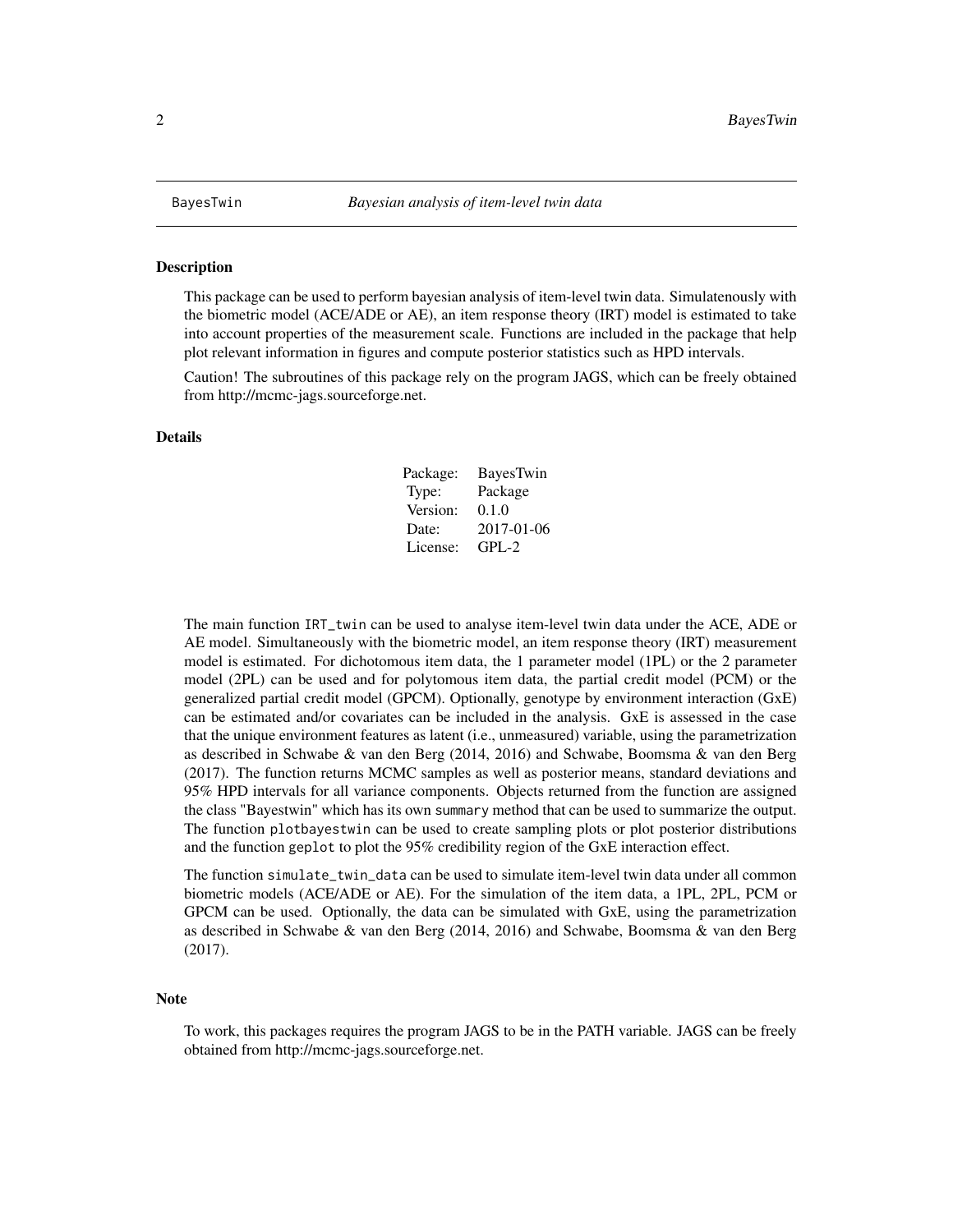#### BayesTwin 3

### Author(s)

Inga Schwabe <bayestwin@gmail.com>

## References

Schwabe, I. & van den Berg, S.M. (2014). Assessing Genotype by Environment Interaction in Case of Heterogeneous Measurement Error, Behavior Genetics, 44 (4), 394-406.

Molenaar, D. & Dolan, C.V. (2014). Testing Systematic Genotype by Environment Interactions Using Item Level Data, Behavior Genetics, 44(3), 212-231.

Schwabe, I., Jonker, W. & van den Berg, S.M. (2016). Genes, Culture and Conservatism - A Psychometric-Genetic Approach, Behavior Genetics, 46 (4), 516-52.

Schwabe, I., Boomsma, D.I. & van den Berg, S.M. (2017). Increased Environmental Sensitivity in High Mathematics Performance. Learning and Individual Differences, 54, 196-201.

## Examples

```
data(results)
summary(results)
#Using the output to obtain the 95% HPD for additive genetic variance
HPD(results$samples_var_a)
#Using the output to obtain the 90% HPD for all item difficulty parameters
apply(results$samples_item_b, 1, function (x) HPD(x, 0.90))
## Not run:
##Simulate Item-level twin data under the 1PL Rasch model
data = simulatetwin(irt_model = "1PL", var_a = 0.5, var_c = 0.3, ge_beta0 = log(0.2),
                    ge = TRUE)
data_mz = data\v_mz
data_dz = data$y_dz
##Analyse the simulated data under an 1PL model with GxE
results = IRTtwin(data_mz, data_dz, 1:20, 21:40, ge = TRUE)
##Summarize results:
summary(results)
#Using the output to obtain the 95% HPD for additive genetic variance
HPD(results$samples_var_a)
#Using the output to obtain the 90% HPD for all item difficulty parameters
apply(results$samples_item_b, 1, function (x) HPD(x, 0.90))
##Plot trace lines for var(A)
plotbayestwin(results$samples_var_a, type = "trace")
##Plot posterior distribution of var(A)
plotbayestwin(results$samples_var_a)
```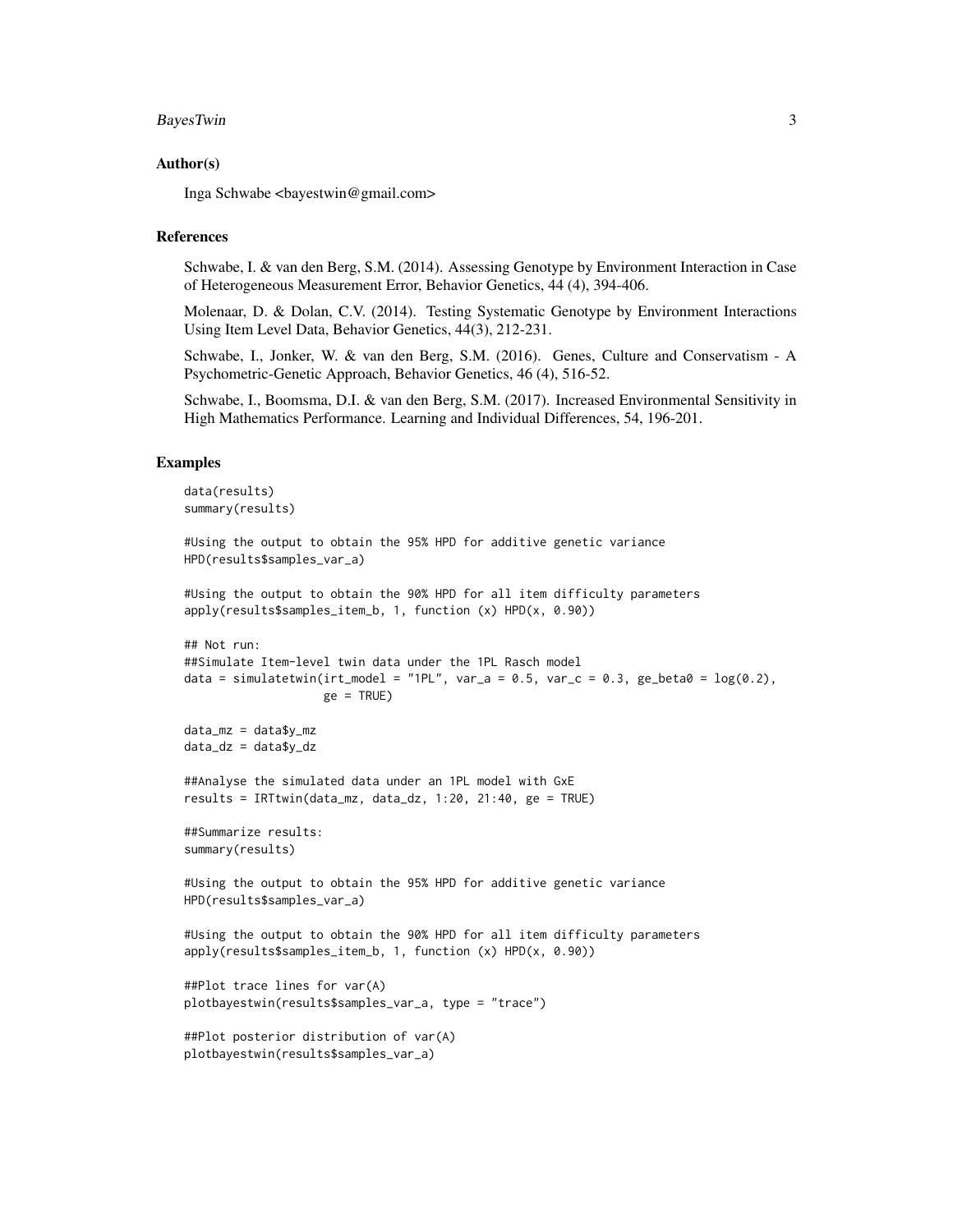4 geplot that the set of the set of the set of the set of the set of the set of the set of the set of the set of the set of the set of the set of the set of the set of the set of the set of the set of the set of the set of

```
##Plot 95% credibility region of GxE interaction effect
geplot(results$var_a, results$samples_beta0, results$samples_beta1)
```
## End(Not run)

geplot *Plots 95% credibility interval of GxE interaction*

## Description

This function plots the 95% credibility region of a GxE interaction effect.

# Usage

geplot(var\_a, samples\_beta0, samples\_beta1, main, xlab, ylab, col, ...)

## Arguments

| $var_a$       | A single value representing the posterior point estimate for genetic variance                                                      |
|---------------|------------------------------------------------------------------------------------------------------------------------------------|
| samples_beta0 | A vector representing draws from the posterior distribution of beta0, as produced<br>by the main function IRT_twin of this package |
| samples_beta1 | A vector representing draws from the posterior distribution of beta1, as produced<br>by the main function IRT_twin of this package |
| main          | An overall title for the plot                                                                                                      |
| xlab          | A title for the x axis                                                                                                             |
| ylab          | A title for the y axis                                                                                                             |
| col           | Color of the lines                                                                                                                 |
| $\cdots$      | Further arguments for the default S3 plot method                                                                                   |

## Details

The 95 % credibility region for the GxE interaction effect is displayed for the entire range of estimated genotypic values in the interval of -2 and 2 standard deviations of the posterior point estimate of genetic variance.

The function expects as input the posterior point estimate for genetic variance and two vectors representing draws from the posterior distributions of beta0 and beta1 respectively, as produced by the main function IRT\_twin of this package.

## Value

Plot of the 95% credibility region of the GxE interaction.

## Author(s)

Inga Schwabe

<span id="page-3-0"></span>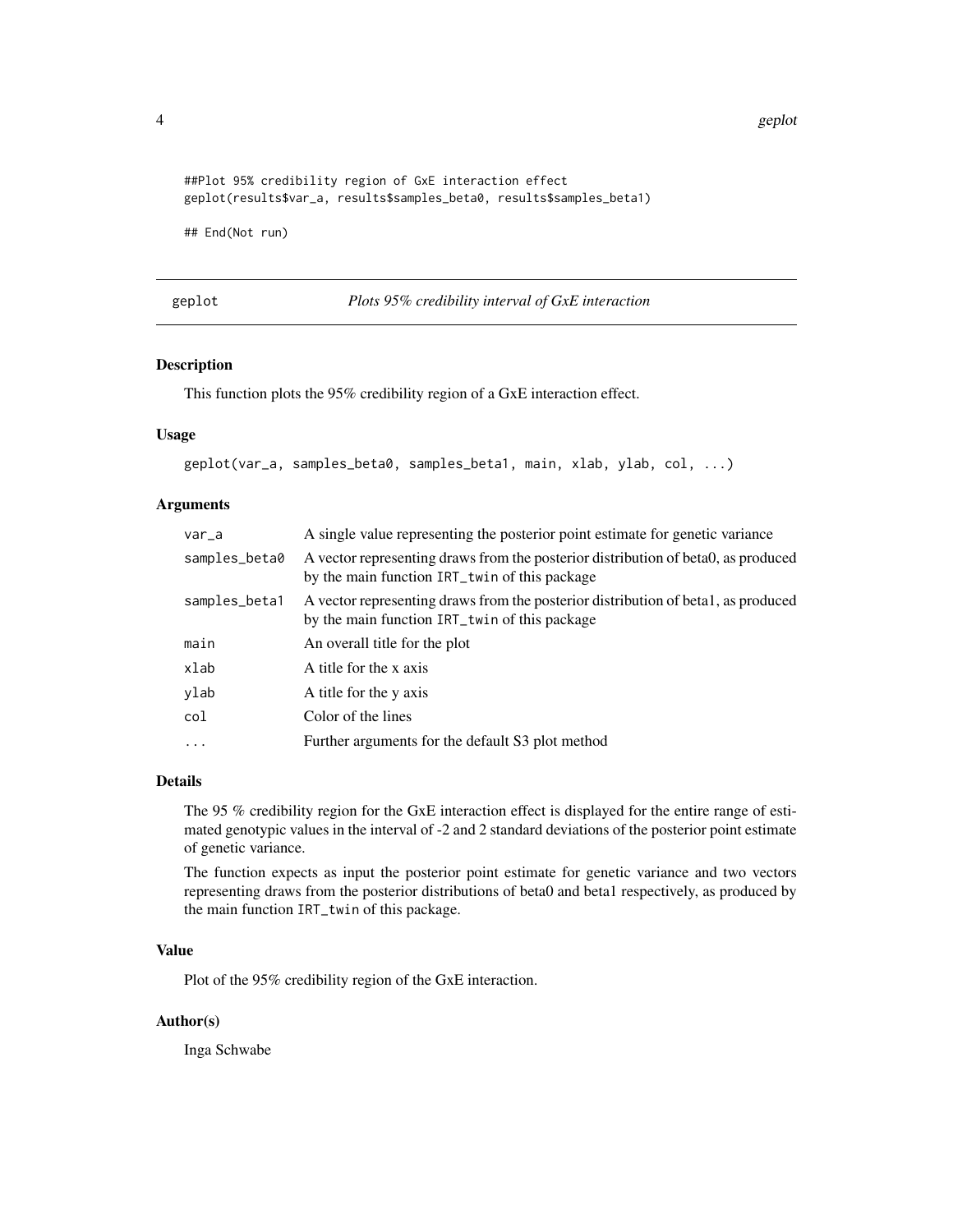## <span id="page-4-0"></span> $HPD$  5

## Examples

```
#Using the output to plot the 95% credibility region
data(results)
geplot(results$var_a, results$samples_beta0, results$samples_beta1)
```
## HPD *Calculate highest posterior density interval*

## Description

This function calculates the Bayesian highest posterior density interval (HPD) based on a parameters' posterior sample.

#### Usage

 $HPD(sample, credit = 0.95)$ 

## Arguments

| sample   | A vector representing draws from the target distribution of the paramter of in- |
|----------|---------------------------------------------------------------------------------|
|          | terest, as produced by the main function IRT_twin of this package.              |
| cred int | The desired accuracy of the HPD. Default value is 0.95 for 95%.                 |

## Details

The highest posterior density interval (HPD, see e.g. Box  $&$  Tia, 1992) contains the required mass such that all points within the interval have a higher probability density than points outside of the interval.

The function expects as input a vector representing draws from the target distribution of the paramter of interest, such as produced by the main function IRT\_twin of this package.

The result is a vector consisiting of two values, the first value representing the lower bound of the HPD and the second value representing the upper bound.

# Value

A vector of length 2 with the lower (first value) and upper (second value) bound of the HPD.

## Author(s)

Inga Schwabe

## References

Box, G., & Tiao, G. (1992). Bayesian inference in statistical analysis. New York: John Wiley & Sons.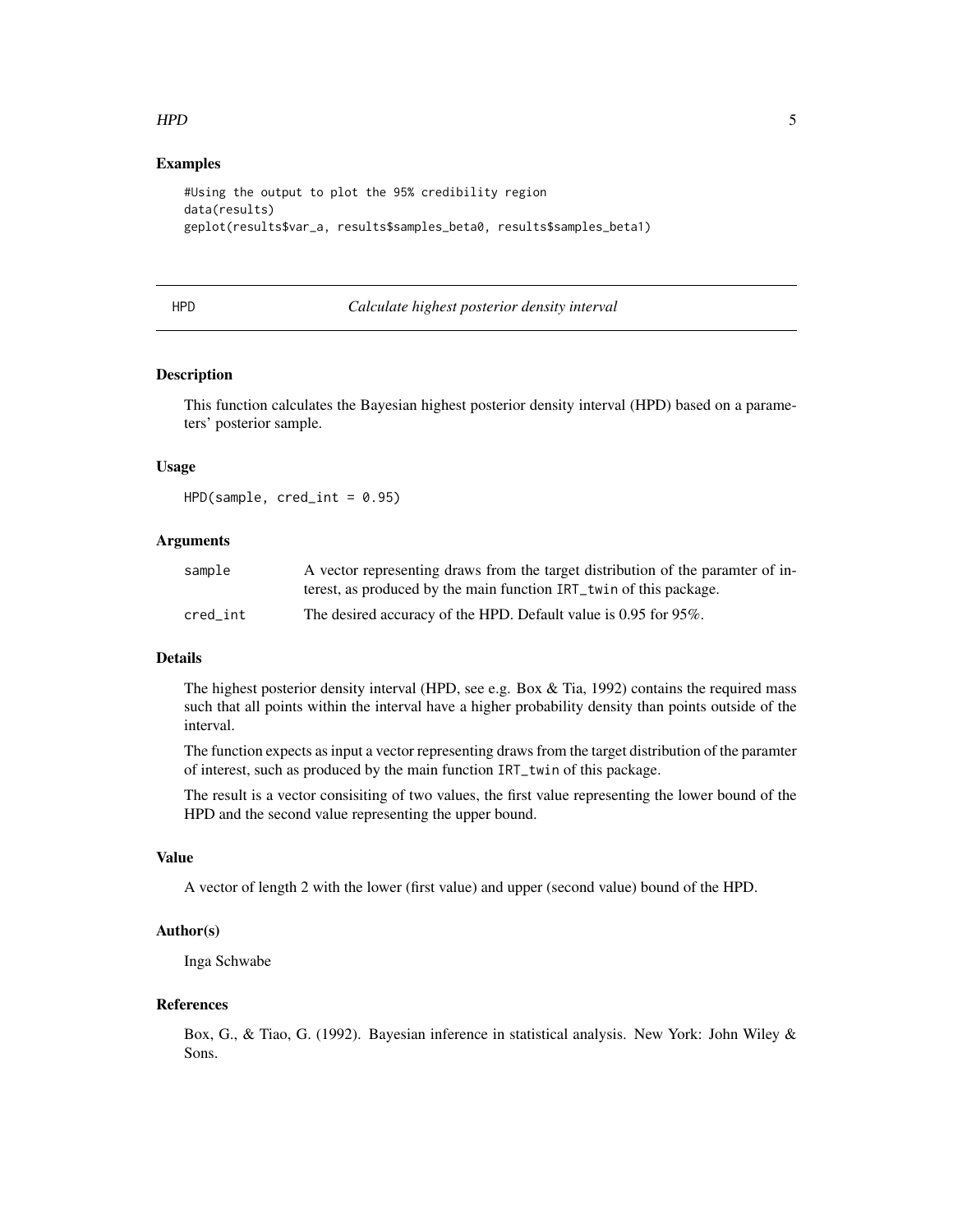# Examples

```
data(results)
#Obtain the 95% HPD for additive genetic variance
HPD(results$samples_var_a)
#Obtain the 90% HPD for all item difficulty parameters
apply(results$samples_item_b, 1, function (x) HPD(x, 0.90))
```
IRTtwin *Bayesian analysis of item-level twin data*

# Description

Bayesian analysis of item-level twin data under the AE, ACE or ADE model. Covariates can be included an a GxE interaction effect can be estimated.

# Usage

```
IRTtwin(data_mz, data_dz,
         twin1_datacols_p, twin2_datacols_p,
         twin1_datacols_cov = NA, twin2_datacols_cov = NA,
         decomp_model = "ACE", irt_model = "1PL", ge = FALSE,
         n_iter = 5000, n_burnin = 7000, n_chains = 1,
         fit_stats = FALSE, var_prior = "INV_GAMMA",
         N_{\text{cov}} = 0, inits = NA, Nk = 0)
```
# Arguments

| data_mz            | Phenotypic as well as covariate data of MZ twins in matrix form.                                                                                                                                                                              |
|--------------------|-----------------------------------------------------------------------------------------------------------------------------------------------------------------------------------------------------------------------------------------------|
| data_dz            | Phenotypic as well as covariate data of DZ twins in matrix form.                                                                                                                                                                              |
| twin1_datacols_p   |                                                                                                                                                                                                                                               |
|                    | Columns of data mz or respectively data dz in which phenotypic data is stored<br>for the first twin of all MZ and DZ twins, e.g. $c(1,2,3)$ if they are stored in the<br>first three columns or $c(20:40)$ if stored in column 20 through 40. |
| twin2_datacols_p   |                                                                                                                                                                                                                                               |
|                    | Columns of data_mz or respectively data_dz in which phenotypic data is stored<br>for the second twin of all MZ and DZ twins.                                                                                                                  |
| twin1_datacols_cov |                                                                                                                                                                                                                                               |
|                    | Columns of data_mz or respectively data_dz in which covariate data is stored<br>for the first twin of all MZ and DZ twins.                                                                                                                    |
| twin2_datacols_cov |                                                                                                                                                                                                                                               |
|                    | Columns of data mz or respectively data dz in which covariate data is stored<br>for the second twin of all MZ and DZ twins.                                                                                                                   |
| decomp_model       | Choice of the biometric model under which the data is analyzed, either "ACE",<br>"ADE" or "AE". Default model is "ACE" model.                                                                                                                 |

<span id="page-5-0"></span>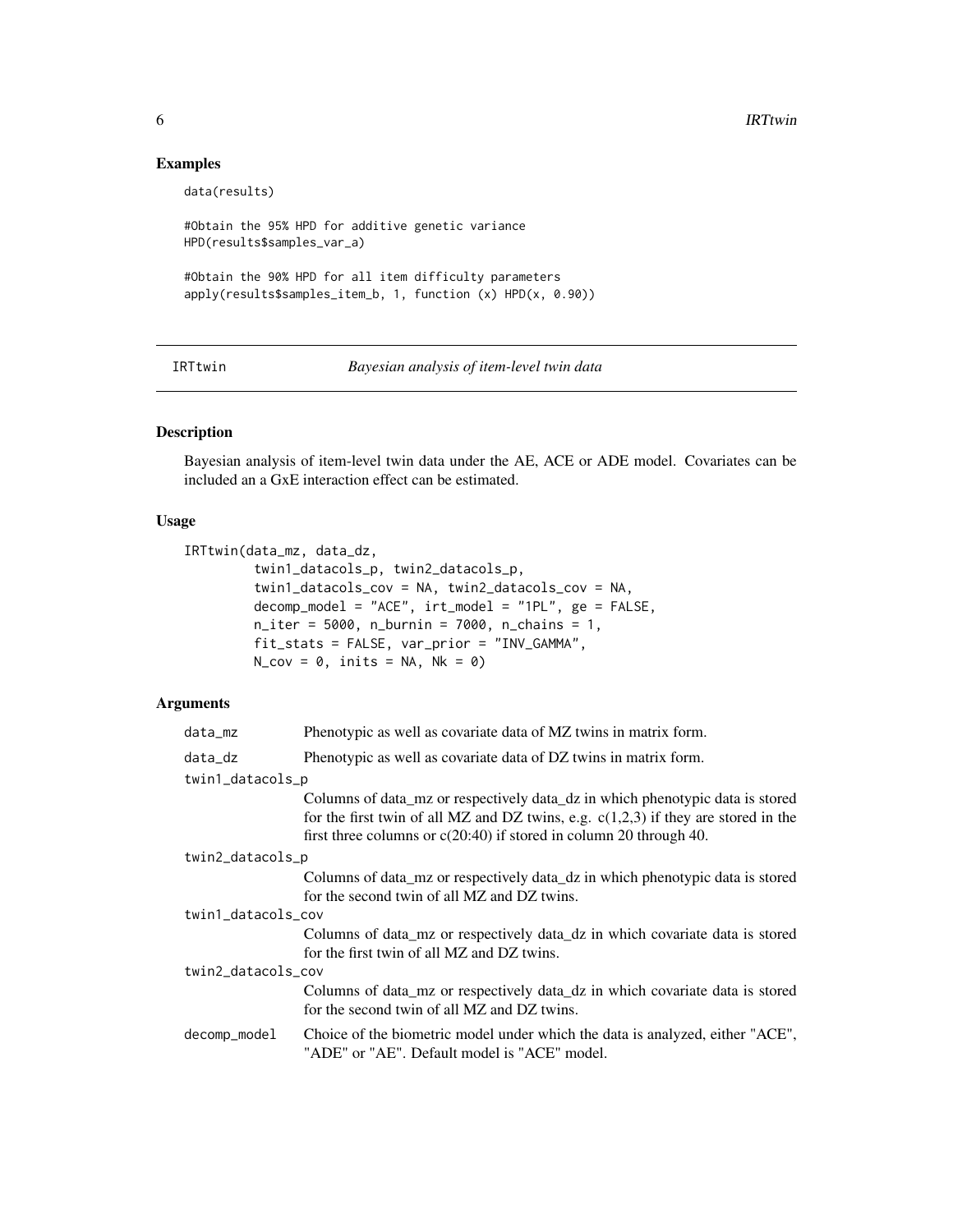| irt_model | Choice of the measurement (IRT) model under which the item data is simu-<br>lated. " $1PL$ " = 1 PL model, " $2PL$ " = $2PL$ model, " $PCM$ " = Partial credit model,<br>"GPCM" = Generalized partial credit model                                                                 |
|-----------|------------------------------------------------------------------------------------------------------------------------------------------------------------------------------------------------------------------------------------------------------------------------------------|
| ge        | Indication whether data is analyzed with $(ge = TRUE)$ or without $(ge = FALSE)$<br>GxE. Default value is FALSE.                                                                                                                                                                   |
| n_iter    | Total number of MCMC iterations (without burn-in period). Default number is<br>5.000                                                                                                                                                                                               |
| n_burnin  | Total number of burn-in iterations for the MCMC analysis. Default number is<br>7.000                                                                                                                                                                                               |
| n_chains  | Number of MCMC chains. Default number is 1.                                                                                                                                                                                                                                        |
| fit_stats | Should be set to TRUE when fit statistics are needed (e.g., DIC, BIC). In this<br>case, multiple chains need to be used (the parameter n_chains should be set to<br>at least 2)                                                                                                    |
| var_prior | Choice of prior distributions used for the variance compoenents, either "INV_GAMMA"<br>for an inverse gamma distribution or "UNIF" for uniform distribution. For a low<br>total phenotypic variance, uniform prior distributions are recommended. Default<br>value is "INV_GAMMA". |
| N_cov     | Number of covariates. Default value is 0.                                                                                                                                                                                                                                          |
| inits     | Initial values for the MCMC analysis. Default is NULL.                                                                                                                                                                                                                             |
| Nk        | Number of categories in case of polytomous item data. As the default IRT model<br>is a 1PL, the default value is set 0.                                                                                                                                                            |

## Details

Bayesian analysis of item-level twin data under all common biometric models (i.e., A(C)E, ADE) with or without genotype by environment interaction (GxE). For the simulation of dichotomous item data, the one parameter logistic model (1PL) or the 2 parameter logistisc model (2PL) can be used. For polytomous item data, the partial credit model (PCM) or the generalized partial credit model (GPCM) can be used. Optionally, covariates can be included in the analysis.

GxE is defined modelled as heterogeneous unique-environmental variance and is defined as  $\sigma^2 E ij =$  $exp(\beta 0 + \beta 1 Aij)$  under the ACE model and as  $\sigma^2 Eij = exp(\beta 0 + \beta 1 Gij)$  under the ADE model where  $\beta$ 0 refers to an intercept (unique-environmental variance when  $Aij$  or respectively  $Gij = 0$ ) and  $\beta$ 1 represents the GxE interaction effect. Aij represents the genotypic value for twin j from family i, likewise  $G$  represents the total genotypic value (both additive and non-additive genetic effects) for twin j from family i. For more detail see Schwabe & van den Berg (2014), Behavior Genetics, 44(4), 394-406 and Schwabe, Boomsma & van den Berg (2017), Learning and Individual Differences, 54, 196-201.

#### Value

Output of the class "bayestwin" including samples, posterior point estimates, standard deviations and the 95% HPD interval for variance components and, if applicable, regression parameters. Call str(results) if the output of IRT\_twin is stored in an object called results to see a list of all stored variables.

Results are printed on the fly for variance components and, if applicable, regression parameters.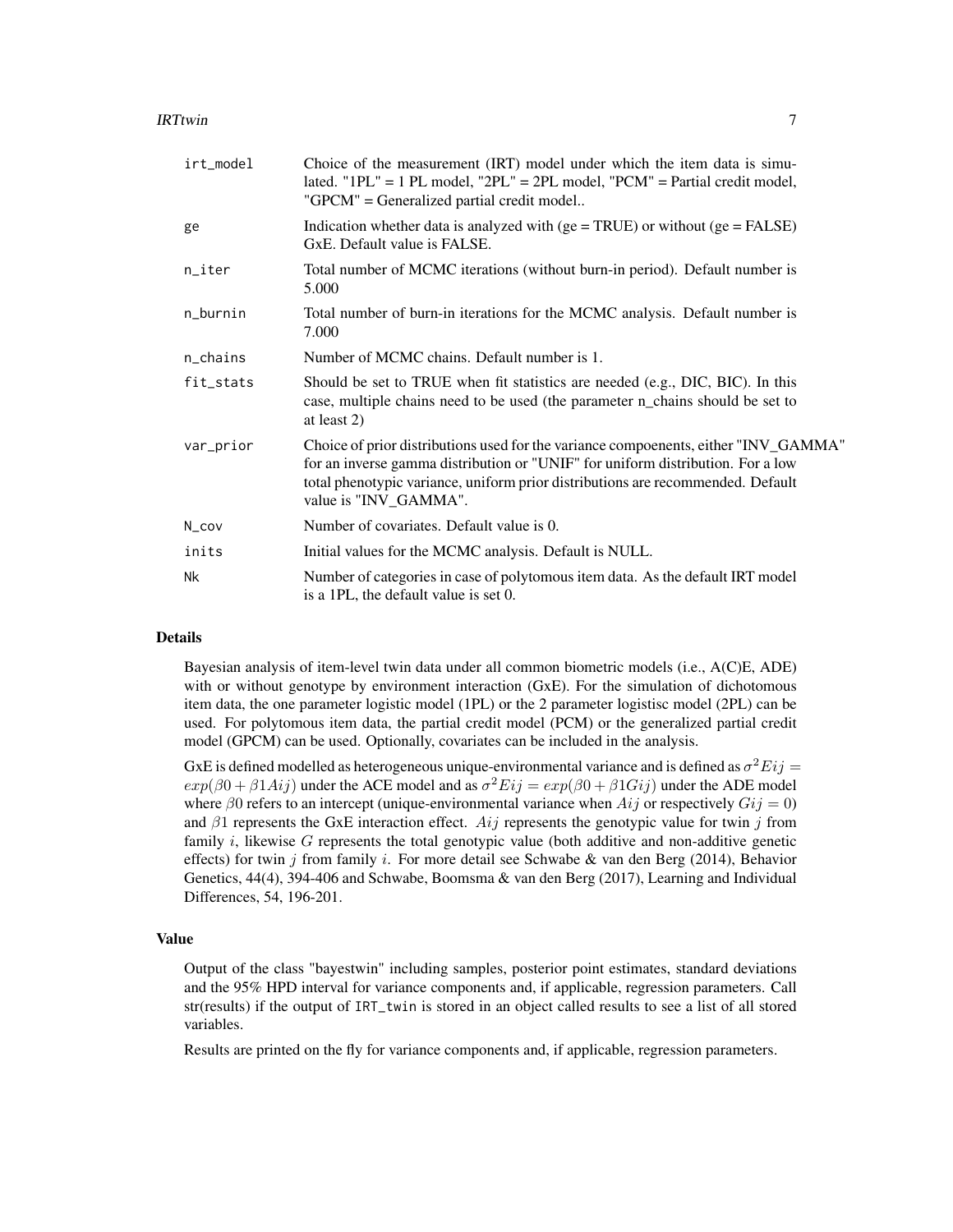#### <span id="page-7-0"></span>Author(s)

Inga Schwabe

## Examples

data(results)

```
#Summarize results
summary(results)
##Plot posterior distribution of var(A)
plotbayestwin(results$samples_var_a)
##Plot 95% credibility region of GxE interaction effect
geplot(results$var_a, results$samples_beta0, results$samples_beta1)
## Not run:
##Simulate data
data = simulate(irt_model = "1PL", var_a = 0.5, var_c = 0.3, ge_beta0 = log(0.2),
                ge = TRUE)
data_mz = data$y_mz
data_dz = data$y_dz
##Run analysis
results = IRTtwin(data_mz, data_dz, 1:20, 21:40, ge = TRUE)
##Summarize results:
summary(results)
##Plot trace lines for var(A)
plotbayestwin(results$samples_var_a, type = "trace")
##Plot posterior distribution of var(A)
plotbayestwin(results$samples_var_a)
##Plot 95% credibility region of GxE interaction effect
geplot(results$var_a, results$samples_beta0, results$samples_beta1)
## End(Not run)
```
plotbayestwin *Summary plots of BayesTwin MCMC-objects*

## **Description**

plotbayestwin returns either a density or trace plot for the target parameter.

#### Usage

```
plotbayestwin(sample, t = "density", main, xlab, ylab, legend = TRUE, lines = TRUE, ...)
```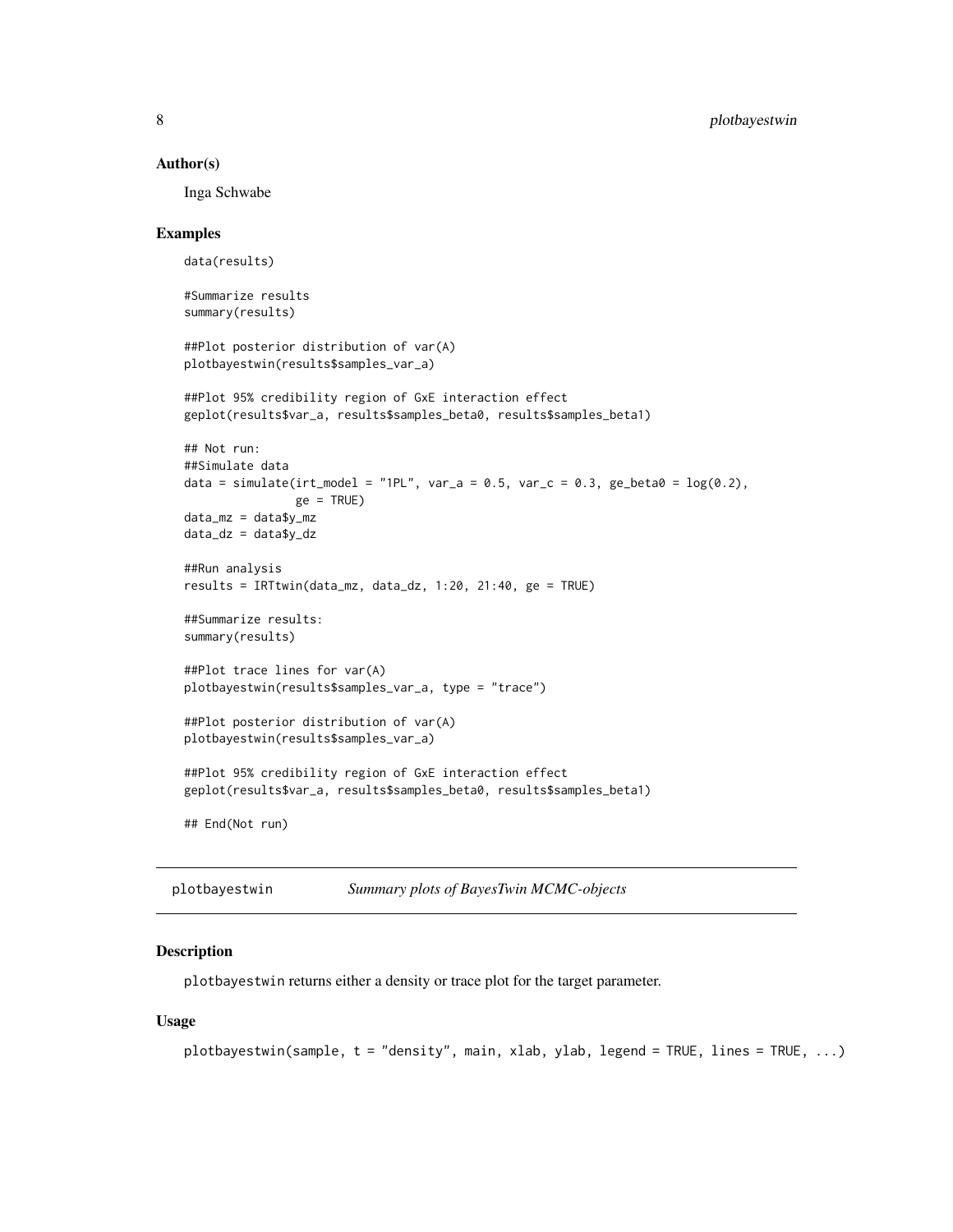#### <span id="page-8-0"></span>results and the contract of the contract of the contract of the contract of the contract of the contract of the contract of the contract of the contract of the contract of the contract of the contract of the contract of th

## Arguments

| sample | A vector representing draws from the posterior distribution of the parameter of<br>interest, as produced by the main function IRT_twin of this package         |
|--------|----------------------------------------------------------------------------------------------------------------------------------------------------------------|
| t      | Type of plot that is produced, either "density" to get a histogram of the posterior<br>distribution or "trace" to get a trace plot. Default value is "density" |
| main   | An overall title for the plot                                                                                                                                  |
| xlab   | A title for the x axis                                                                                                                                         |
| ylab   | A title for the y axis                                                                                                                                         |
| legend | Indicating if a legend should be added. Default value is TRUE.                                                                                                 |
| lines  | Indicating if lines for mean, median and lower and upper limit of the 95% HPD<br>should be added. Default value is TRUE                                        |
| .      | Further arguments for the generic S3 method histogram (for the density plot) or<br>plot (for the trace plot) method                                            |

# Details

Creates either a density or trace plot for the target parameter.

The function expects as input a vector representing draws from the posterior distributions of the parameter of interest, as produced by the main function IRT\_twin of this package.

# Author(s)

Inga Schwabe

## Examples

```
data(results)
```

```
##Plot posterior distribution of var(A)
plotbayestwin(results$samples_var_a)
```
results *Sample output of a BayesTwin analysis*

# Description

Sample MCMC output from IRTtwin of an analysis of simulated data.The data were simulated and analysed using an ACE and 1 PL model including genotype-environment interaction (GxE).

# Usage

data(results)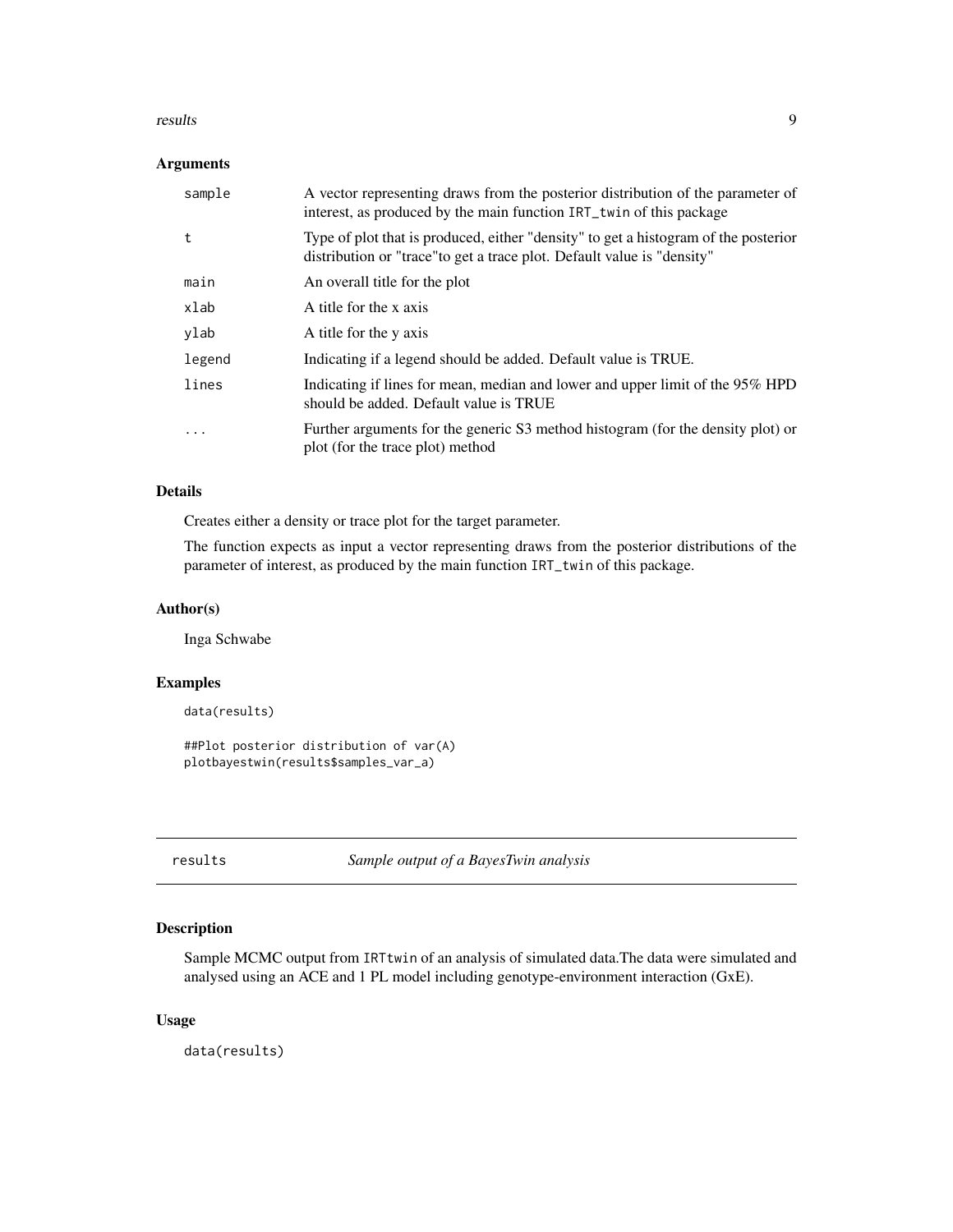# <span id="page-9-0"></span>Format

An bayestwin object

## Source

Schwabe, I. (submitted for publication). BayesTwin - An R Package for Bayesian Inference of Item-Level Hierarchical Twin Data.

simulatetwin *Simulate item-level twin data*

# Description

Simulation of item-level twin data under the AE, ACE or ADE model with or without genotype by environment interaction (GxE).

# Usage

simulatetwin(n\_mz = 140, n\_dz = 360, var\_a = 0.5, var\_c = 0.3,  $var_e = 0.2$ ,  $var_d = 0$ , model = "ACE", n\_items = 20, n\_cat = 0,  $ge = FALSE, ge\_beta0 = 0, ge\_beta1 = 0,irt\_model = "1PL")$ 

## Arguments

| $n_m$     | Number of monozygotic (MZ) twin pairs. Default value is 140.                                                                                                                                          |
|-----------|-------------------------------------------------------------------------------------------------------------------------------------------------------------------------------------------------------|
| n_dz      | Number of dizygotic (DZ) twin pairs. Default value is 360.                                                                                                                                            |
| $var_a$   | Variance explained by additive genetic influences. Default value is 0.5.                                                                                                                              |
| var_c     | Variance explained by shared environmental influences. Default value is 0.3.                                                                                                                          |
| var_e     | Variance explained by unique environmental influences. Default value is 0.2.                                                                                                                          |
| var_d     | Variance explained by dominance genetic influences. As the default model is an<br>"ACE" model, the default value is set to 0.                                                                         |
| model     | Biometric model used for the simulation, either "ACE", "ADE" or "AE". De-<br>fault model is "ACE" model.                                                                                              |
| n_items   | Number of test items. Default value is 20.                                                                                                                                                            |
| n_cat     | Number of categories for the simulation of polytomous item data. As the default<br>IRT model is a 1PL, the default is set 0.                                                                          |
| ge        | Indication whether data is simulated with $(ge = TRUE)$ or without $(ge = FALSE)$<br>GxE. Default value is FALSE                                                                                      |
| ge_beta0  | When data is simulated with $ge = TRUE$ , average environmental variance (when<br>$A = 0$ ) has to be defined. Default value is 0.                                                                    |
| ge_beta1  | When data is simulated with $ge = TRUE$ , the GxE interaction parameter has to<br>be defined. Default value is 0.                                                                                     |
| irt_model | Choice of the measurement (IRT) model under which the item data is simu-<br>lated. "1PL" = 1 PL model, "2PL" = 2PL model, "PCM" = Partial credit model,<br>"GPCM" = Generalized partial credit model. |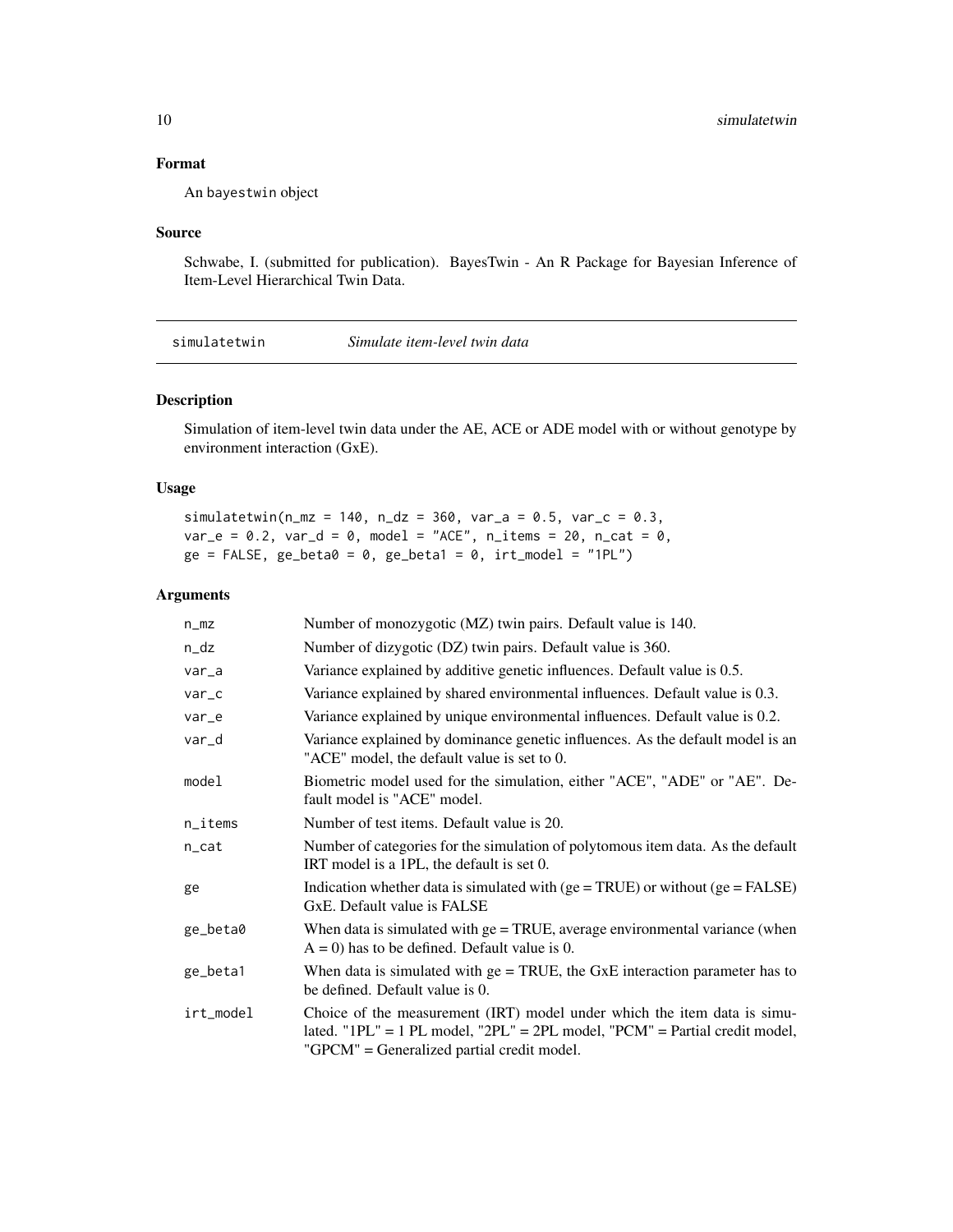#### simulatetwin 2008 and the set of the set of the set of the set of the set of the set of the set of the set of the set of the set of the set of the set of the set of the set of the set of the set of the set of the set of th

#### Details

Item twin data is simulated under all common biometric models (i.e., A(C)E, ADE) with or without genotype by environment interaction (GxE). Data is simulated with an average phenotypic value of 0. For the simulation of dichotomous item data, the 1 PL or 2 PL can be used. For polytomous item data with three or more categories, the partial credit model (PCM) or the generalized partial credit model (GPCM) can be used.

Genotype by environment interaction is defined modelled as heterogeneous unique-environmental variance and is defined as  $\sigma^2 E i j = exp(\beta 0 + \beta 1 Ai j)$  under the ACE model and as  $\sigma^2 E i j =$  $exp(\beta 0 + \beta 1 G i)$  under the ADE model where  $\beta 0$  refers to an intercept (unique-environmental variance when Aij or respectively  $Gij = 0$ ) and  $\beta$ 1 represents the GxE interaction effect. Aij represents the genotypic value for twin j from family i, likewise G represents the total genotypic value (both additive and non-additive genetic effects) for twin  $j$  from family  $i$ . For more detail see Schwabe & van den Berg (2014, 2016) or Schwabe, Boomsma & van den Berg (2017).

# Value

Two matrices are returned, y\_mz for MZ twin pairs and y\_dz for DZ twin pairs. For a total of n\_items, the result is a matrix of n\_mz rows for the i-th MZ family and 2\*n\_items columns with the item answers of the first (columns 1:n\_items) and second twin (columns n\_items + 1:2\*n\_items) of a family. For example, y\_mz[1,22] is the response of the first twin from family 1 to item 22 and y\_mz[1,23] is the response of the seocnd twin2 from family 1 to item 1 if  $n$ \_items = 22. The same logic applies to the data of DZ families.

## Author(s)

Inga Schwabe

## References

Schwabe, I. & van den Berg, S.M. (2014). Assessing Genotype by Environment Interaction in Case of Heterogeneous Measurement Error, Behavior Genetics, 44 (4), 394-406.

Schwabe, I., Jonker, W. & van den Berg, S.M. (2016). Genes, Culture and Conservatism - A Psychometric-Genetic Approach, Behavior Genetics, 46 (4), 516-52.

Schwabe, I., Boomsma, D.I. & van den Berg, S.M. (2017). Increased Environmental Sensitivity in High Mathematics Performance. Learning and Individual Differences, 54, 196-201.

## Examples

```
#100 MZ twins, 200 DZ twins, ACE model, no GxE, 1 PL:
simulatorwin(n_mz = 100, n_dz = 200)
```

```
## Not run:
#500 MZ twins, 800 DZ twins, ACE model, no GxE, 1 PL:
simlatetwin(n_mz = 500, n_dz = 800)
```

```
#140 MZ twins, 360 DZ twins, ADE model, GPCM:
simulatetwin(var_a = 0.4, var_d = 0.2, var_e = 0.4,
            model = "ADE", irt_model = "GPCM")
```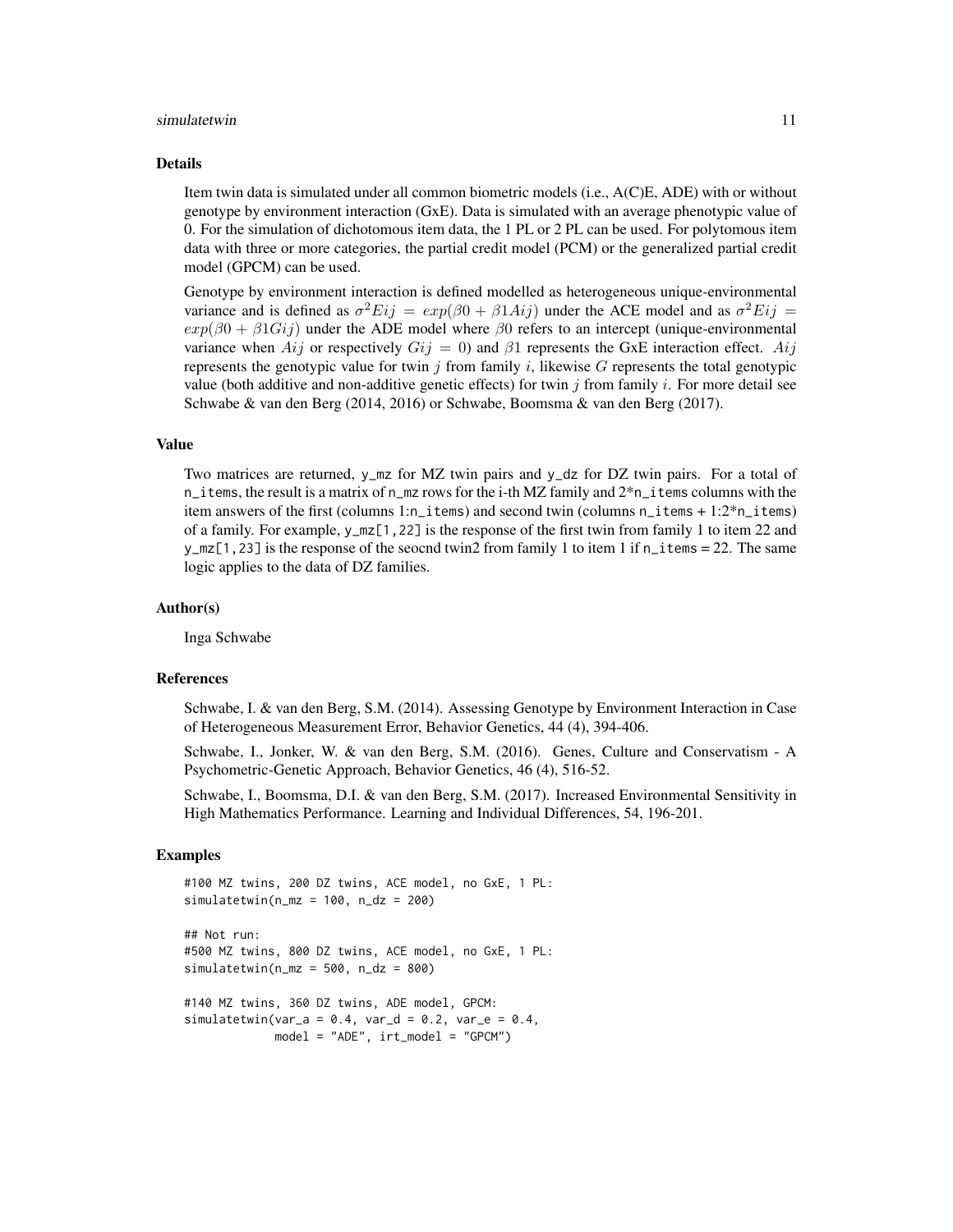<span id="page-11-0"></span>## End(Not run)

summary.bayestwin *Summary statistics for BayesTwin analysis*

# Description

summary.bayestwin produces summary statistics for variance components and, if applicable, regression parameters: The posterior point estimate and its standard deviation and the 95% HPD.

# Usage

## S3 method for class 'bayestwin' summary(object, ...)

# Arguments

| object                  | An object storing output from the main function IRT_twin |
|-------------------------|----------------------------------------------------------|
| $\cdot$ $\cdot$ $\cdot$ | Further arguments for the default S3 summary method      |

# Author(s)

Inga Schwabe

# Examples

data(results) summary(results)